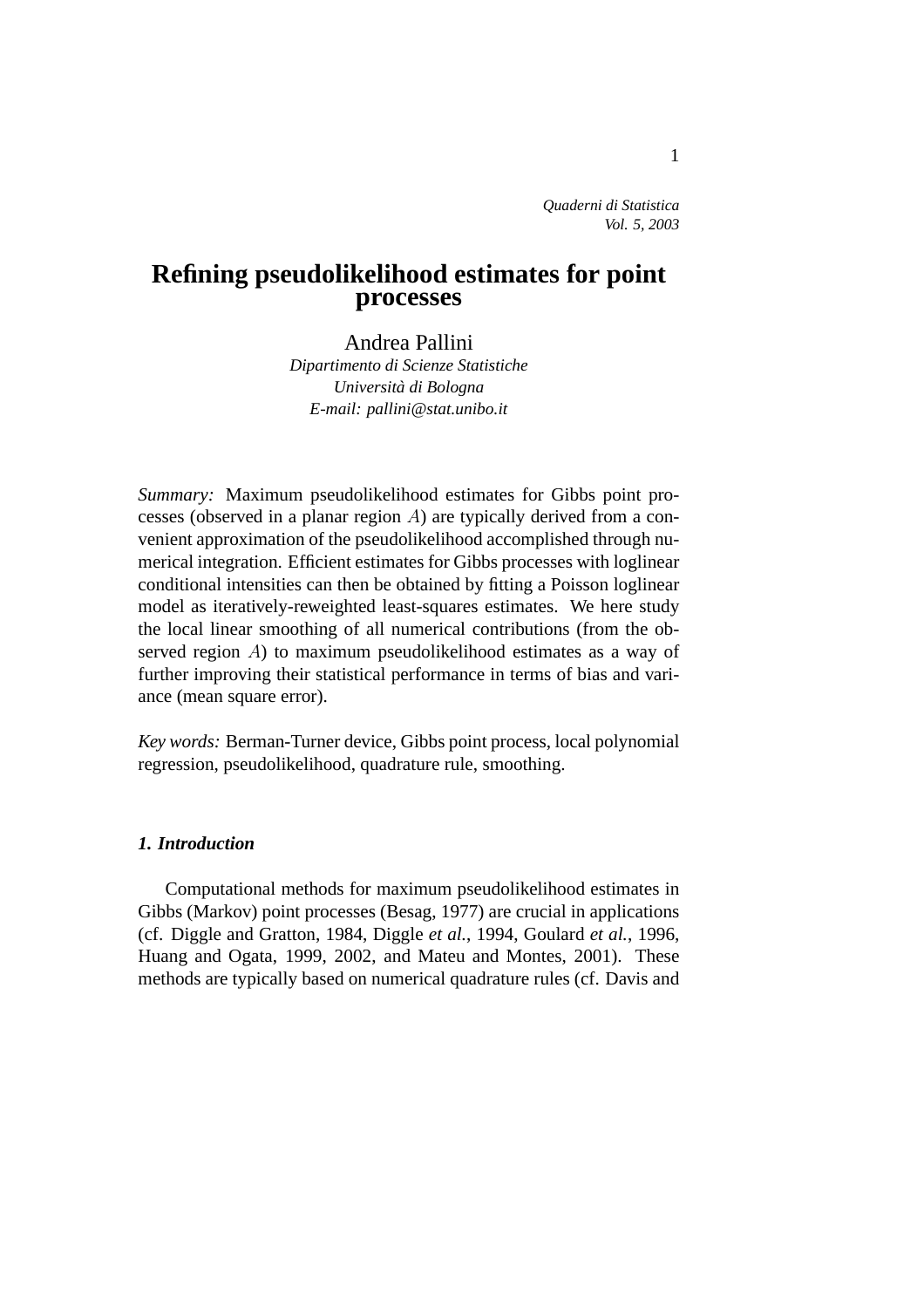Rabinowitz, 1984, chapters 1, 2, 5) over a planar (bounded) region, where the point configuration is observed.

The Berman-Turner device requires a preliminary random generation of artificial points, and then produce, together with the observed configuration of points of the process, maximum pseudolikelihood estimates as iteratively-reweighted least-squares estimates of a Poisson loglinear model (McCullagh and Nelder, 1989, chapter 6, and Chambers and Hastie, 1992, chapter 6). The original method is proposed in Berman and Turner (1992) for line and Poisson processes. Recently, extensions of the Berman-Turner device to general Gibbs (Markov) point processes have been proposed by Baddeley and Turner (2000a,b).

An interesting feature of the Berman-Turner device is the fact that maximum pseudolikelihood estimates can be calculated with well-known model-fitting statistical software (cf. Chambers and Hastie, 1992). Related work may include Diggle *et al.* (1994), Lindsey (1995), Assunção and Guttorp (1999) and Mateu and Montes (2001).

By applying the results presented in Preston (1976), chapter 6, we aim to identify asymptotics for these maximum pseudolikelihood estimates. In particular, we view the observed point configuration as a finite Gibbs lattice field. Following Green (1984), asymptotic variances can thus be derived as described by Jensen (1993), by considering an increasing domain asymptotics, which is theoretically valid under the Dobrushin uniqueness condition for Gibbs measure.

Here we wish to obtain an asymptotically more efficient version of the Berman-Turner device by smoothing all contributions to maximum pseudolikelihood estimates (from region  $A$ ) with nonparametric techniques for local polynomial regression (cf. Fan and Gijbels, 1996, chapter 3, and Ruppert and Wand, 1994), and then integrating them formally.

## *2. Pseudolikelihood function*

Let  $x_A = \{x_1, \ldots, x_n\}$  be a point configuration in a bounded region  $A \subset \mathbb{R}^2$ , where  $n = n(x_A) \geq 0$  is a random variable. We suppose that  $x_A$ is a restriction to A of a stationary (translation invariant) Gibbs (Markov)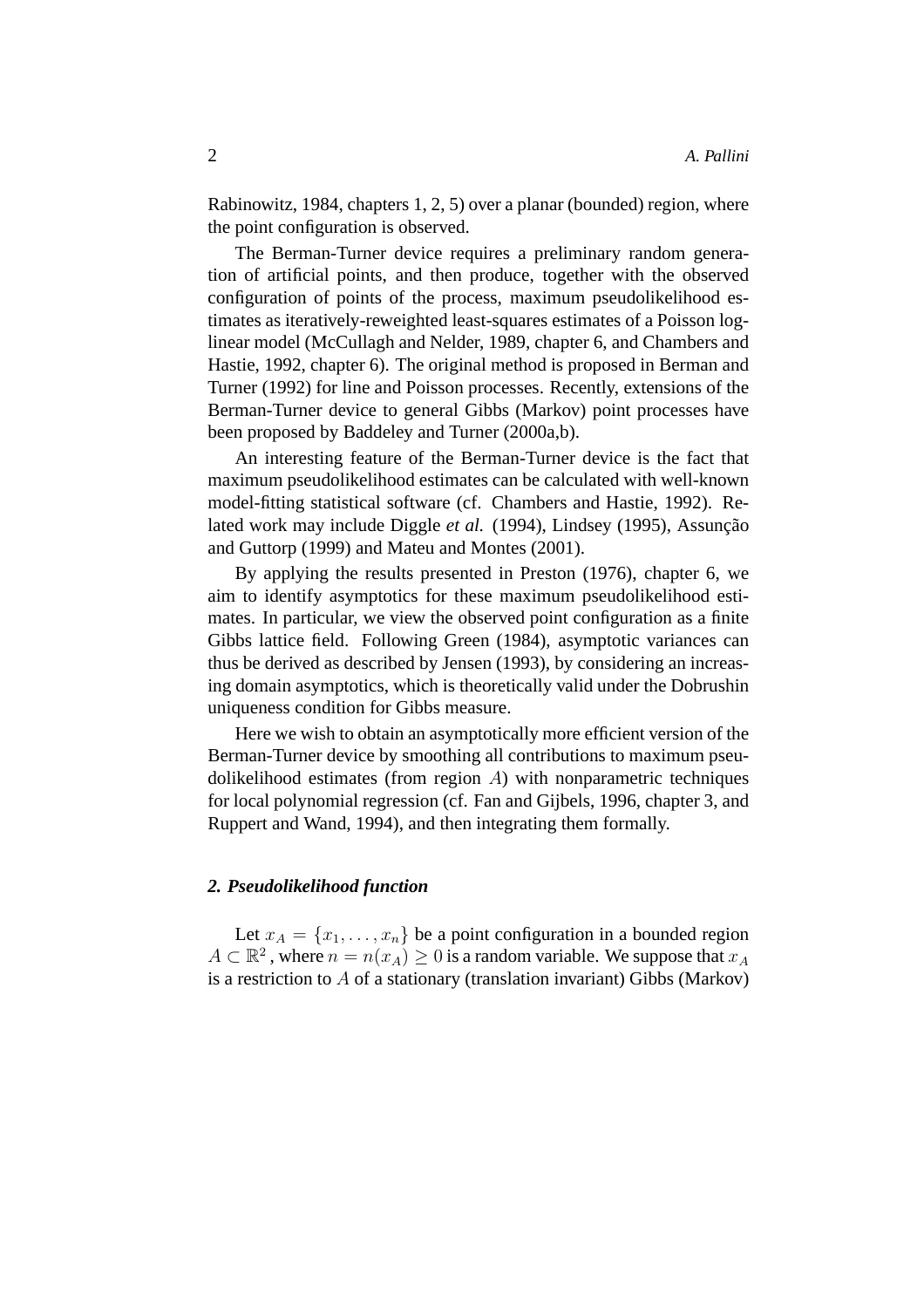point process  $X$ .

Region A may be viewed as a bounded set in  $\mathbb{R}^2$ . Region A works as a sampling window within a larger region and  $x_A$  consists of a finite number of points x (with components  $x^{(p)}$ ,  $p = 1, 2$ ), generated by the point process  $X$ , which lay in  $A$ . We denote by  $a$  the area of region  $A$ .

We assume that the probability of  $X$  is

$$
f(x_A) = f(x_A; \theta), \tag{1}
$$

with respect to the distribution of the Poisson process with intensity 1 on A, where  $\theta \in \Theta \subset \mathbb{R}^q$ . We also assume that  $f(x_A; \theta) > 0$  implies that  $f(x'_A; \theta) > 0$ , for all point configurations  $x'_A \subset x_A$ . A broad class of Gibbs point processes (with unique Gibbs measure  $\mu$  and finite interaction  $r$ ) may be defined under such conditions; see Preston (1976), chapter 6, Baddeley and Møller (1989) and Baddeley and van Lieshout (1995).

The Papangelou intensity  $\lambda_{\theta}(u; x_A)$  of the Gibbs point process X at a point  $u \in A$  defines the pseudolikelihood function  $PL(\theta; x_A)$  (Besag, 1977). From (1), the intensity  $\lambda_{\theta}(u; x_A)$  can be obtained as

$$
\lambda_{\theta}(u; x_A) = f(x_A \cup \{u\}) / f(x_A),
$$

 $u \notin x_A$ , or

$$
\lambda_{\theta}(x_i; x_A) = f(x_A) / f(x_A \setminus \{x_i\}),
$$

 $x_i \in x_A$ , and is the conditional probability that process X has a point at u or  $x_i$  given the rest of X in  $x_A$ .

In particular, for a subset  $B \subseteq A$ ,

$$
PL(\theta; x_A) = \left\{ \prod_{x_i \in B} \lambda_{\theta}(x_i; x_A) \right\} \exp\left(-\int_B \lambda_{\theta}(u; x_A) du\right). \tag{2}
$$

See also Jensen (1993) and Barndorff-Nielsen *et al*. (1999), chapter 3.

To further the work by Berman and Turner (2000a), we focus on Gibbs point processes with loglinear conditional intensity (cf. Baddelley and Møller, 1989, and Baddeley and van Lieshout, 1995). That is,

$$
\lambda_{\theta}(u; x_A) = \exp(\theta^T S(u; x_A)), \qquad (3)
$$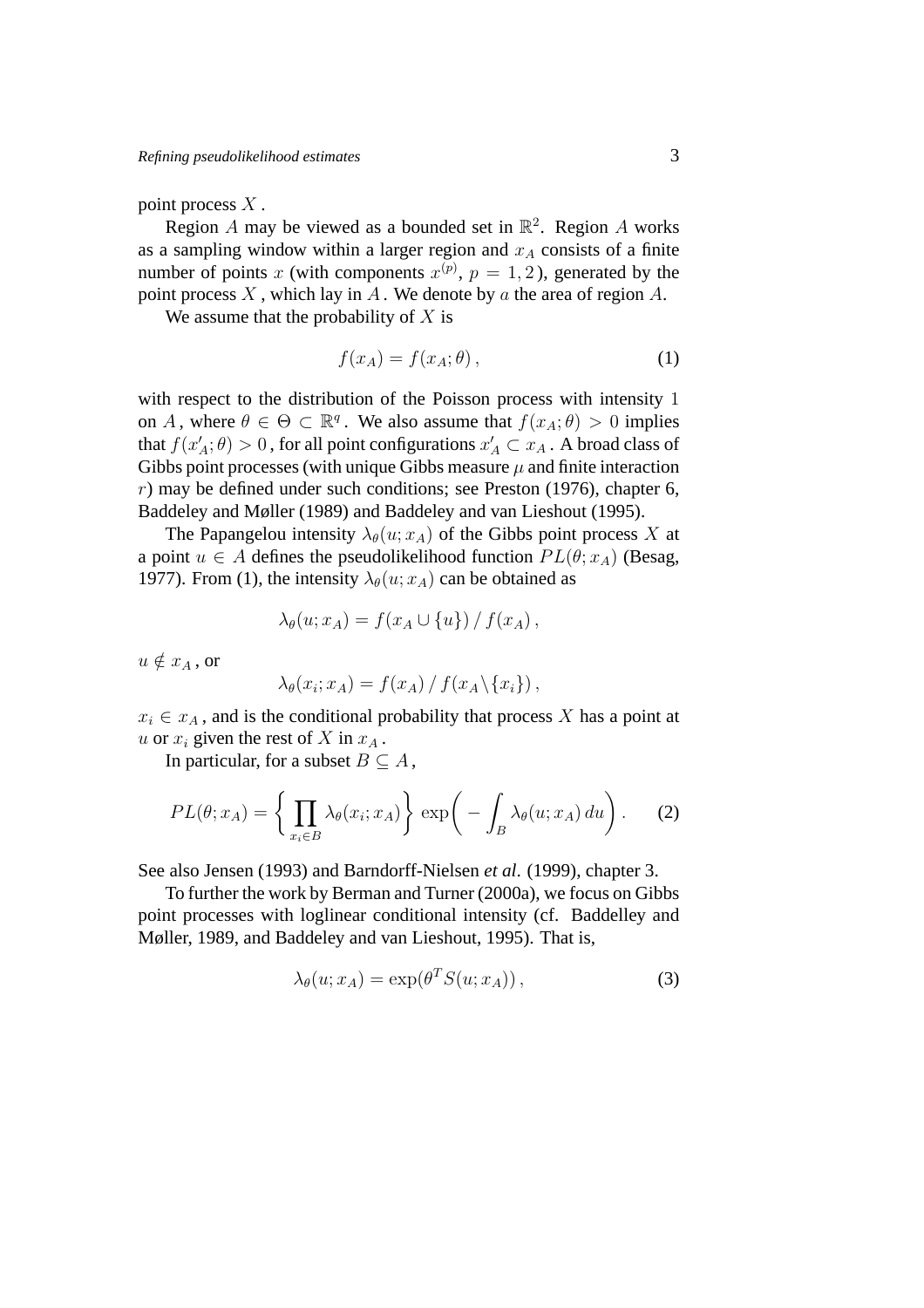where  $S(u; x_A)$  is a vector of q spatial covariates defined at each point u in  $A$ . We assume that

$$
\parallel S(u; x_A) \parallel \exp(\theta^T S(u; x_A))
$$

is uniformly bounded in  $u \in A$  and  $\theta \in \Theta$ , for each fixed  $x_A$ .

For simplicity, we take a square region A and  $B = A$  in the above definitions of conditional intensity.

Normal equations

$$
\partial \log (PL(\theta; x_A)) / \partial \theta = 0,
$$

then become

$$
\sum_{x_i \in A} S(x_i; x_A) = \int_A S(u; x_A) \, \exp(\theta^T S(u; x_A)) \, du \,, \tag{4}
$$

with both sides equal under expectation.

The loglinear form of the conditional intensity makes  $log(PL(\theta; x_A))$ concave (cf. Pratt, 1981). If the parameter set  $\Theta$  is convex, it also follows that maximum pseudolikelihood estimates exist at an interior point of Θ or on the convex boundary  $\partial\Theta$  of  $\Theta$ .

Solution to normal equations (4) requires numerical integration.

*Example (Strauss process)*. This point process is a pairwise interaction process (cf. Baddeley and Møller, 1989). The Strauss process is a good model for ordered point configurations and defines the Poisson process as a specific case. Let r be the interaction radius. Let  $n_r(x_A)$  be the number of pairs of distinct points in the region  $A$ , which lie within a distance  $r$  of one another. The conditional intensity is defined as

$$
\lambda_{\beta,\gamma}(u;x_A) = \beta \,\gamma^{\tau_r(u;x_A)},\tag{5}
$$

where  $\beta > 0$  and  $0 \le \gamma \le 1$ ,  $\tau_r(u; x_A)$  is the number of distinct points  $x_i$  in A, such that

$$
0 < \|x_i - u\| \le r \, .
$$

The pseudolikelihood is loglinear,

$$
\log(PL(\beta, \gamma; x_A)) = n(x_A) \log(\beta) + 2n_r(x_A) \log(\gamma)
$$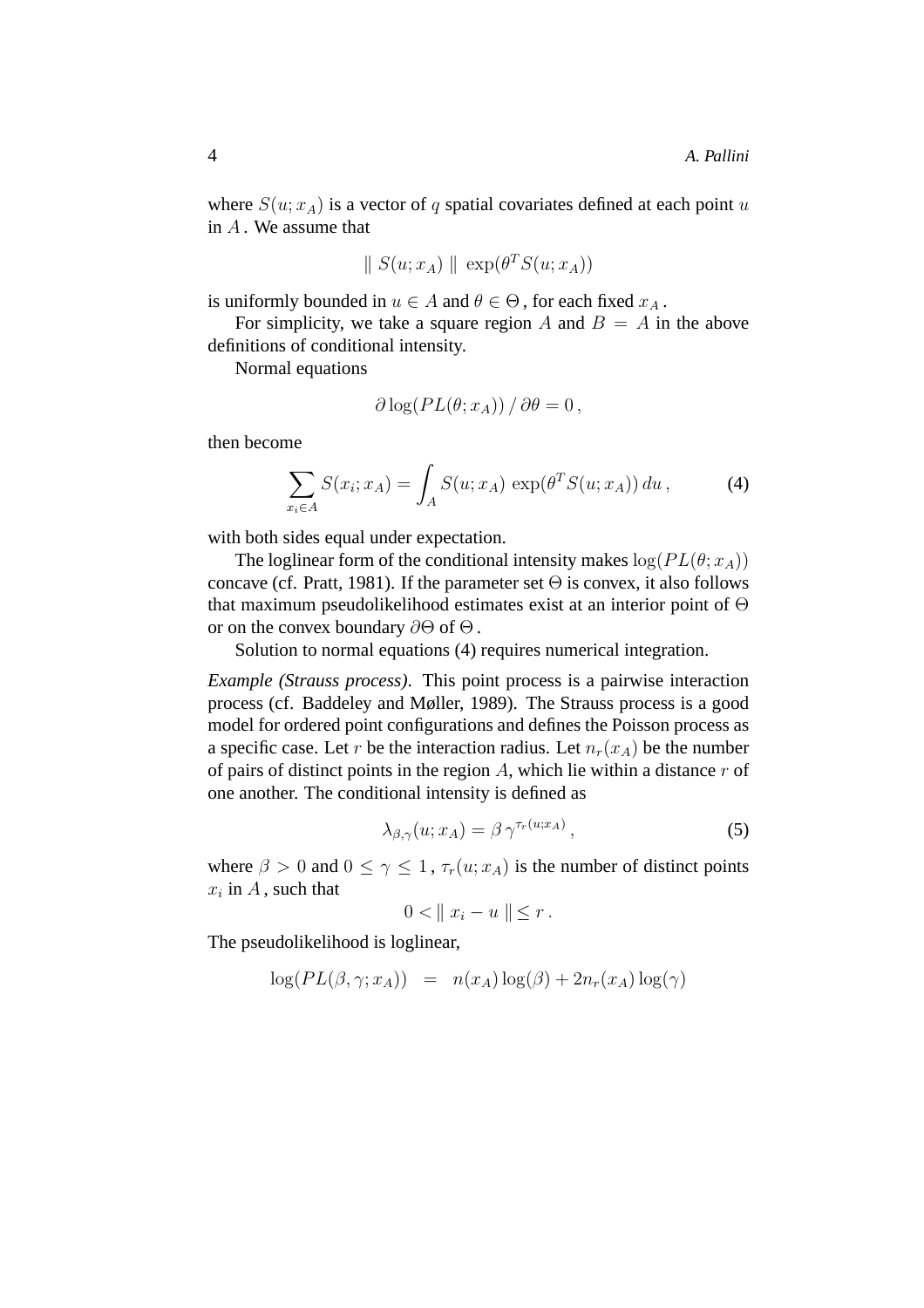*Refining pseudolikelihood estimates* 5

$$
- \beta \left( \int_A \gamma^{\tau_r(u;x_A)} du \right), \tag{6}
$$

where vectors  $\theta = (\log(\beta), \log(\gamma))^T$ , and  $S(u; x_A) = (1, \tau_r(u; x_A))^T$ . Normal equations are of the form (4).

#### *3. Estimates by quadrature rules*

Extending the Berman-Turner device (Berman and Turner, 1992), Baddeley and Turner (2000a,b) suggests the preliminary random generation of a configuration of artificial points in the observed region  $A$ , to form (with the observed point configuration  $x_A$  of size n) a configuration of quadrature points

$$
u_A = \{u_1, \ldots, u_m\},\,
$$

where the point configuration  $x_A \subset u_A$  and  $n \leq m$ . See Figure 1.

For simplicity, we suppose that  $u_A \backslash x_A$  is a restriction to A of a homogeneous Poisson point process U, independent of X. Size m of  $u<sub>A</sub>$  is the value of the random variable  $m = m(u_A)$ , which depends on the intensity of the point process  $U$  in  $A$ . In this sense, we may say that extensions in Baddeley and Turner (2000a,b) require an appropriate superposition of point processes  $X$  and  $U$ .

The Berman-Turner device defines the integral in (2) as the finite Riemann sum

$$
\int_{A} \lambda_{\theta}(u; x_A) du \approx \sum_{j=1}^{m} \lambda_{\theta}(u_j; x_A) \hat{w}_j , \qquad (7)
$$

where  $\hat{w}_i > 0$  are the areas of the tiles partitioning the region A and containing one point  $u_i$  each, taken as quadrature weights summing to the area  $a$  of  $A$  (cf. Davis and Rabinowitz (1984), chapter 5).

Rectangular tiles (cf. Figure 1) may be used for speeding up the calculation of the Riemann sum in the right hand side of (7). In this case, the weight  $\hat{w}_i$  may be obtained as the ratio of the area of the tile containing  $u_j$  to the number of quadrature points in the same tile,  $j = 1, \ldots, m$ .

The log-pseudolikelihood  $log(PL(\theta; x_A))$ , where  $PL(\theta; x_A)$  is defined in (2), is then approximated by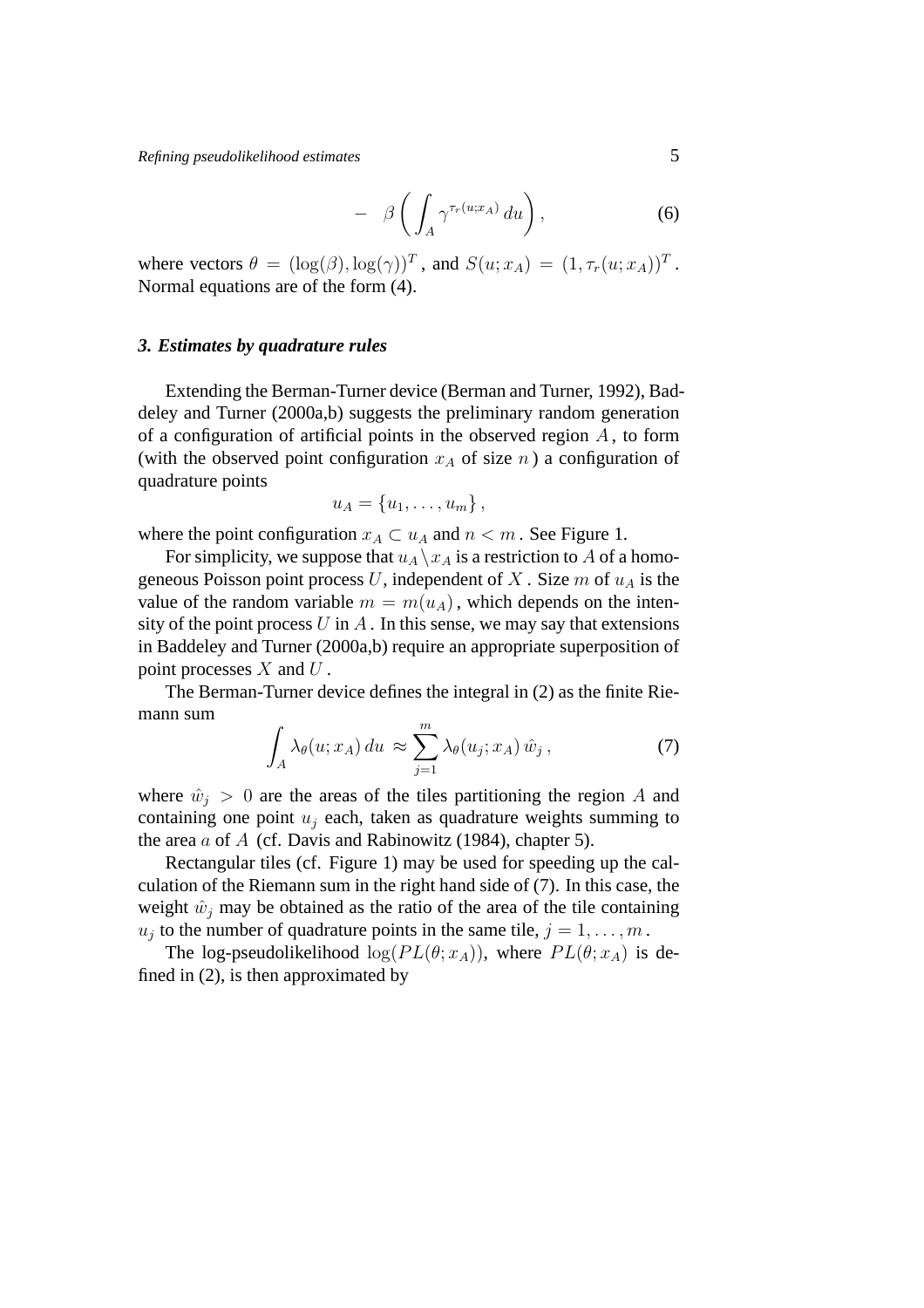

*Figure 1. Simulated points (*•*) from moderately clustered point processes of Strauss type (with interaction radius*  $r = 0.5$ ) in a region A of size 10 × 10; number of points  $n = 24$  in (a),  $n = 52$  in (b),  $n = 24$  in (c) *and* n = 52 *in (d). Random artificial points (*◦*) for integration rules, from a homogeneous Poisson process, with a set*  $W(l)$  *of*  $l = 100$  *quadrature tiles of size*  $1 \times 1$  *in the same region A ; number of artificial points*  $m - n =$ [1.1 *n*] *in* (*a*) *and* (*b*), *and*  $m − n = [1.4 n]$  *in* (*c*) *and* (*d*), *where* [*u*] *denotes the integer not greater than real* u *.*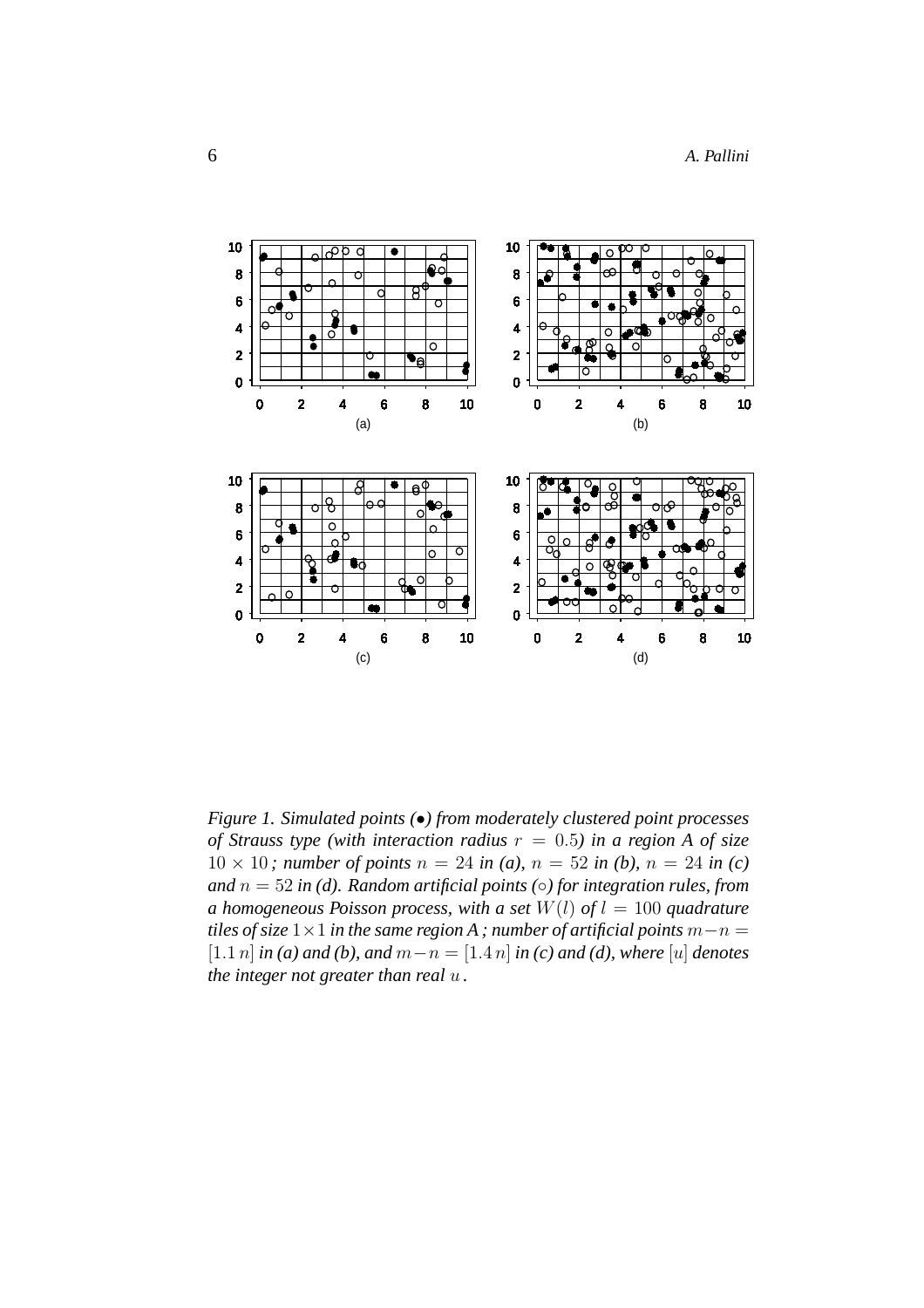$$
\log(PL(\theta; u_A)) \approx \sum_{i=1}^n \log(\lambda_{\theta}(x_i; x_A)) - \sum_{j=1}^m \lambda_{\theta}(u_j; x_A) \hat{w}_j,
$$

which is equivalent to

$$
\log(PL(\theta; u_A)) = \sum_{j=1}^{m} \hat{w}_j \{y_j \log(\lambda_j) - \lambda_j\}, \tag{8}
$$

where

$$
\lambda_j = \lambda_\theta(u_j; x_A), \tag{9}
$$

$$
y_j = \hat{w}_j^{-1} z_j, \tag{10}
$$

and  $z_i = 1$ , if  $u_i \in x_A$ ,  $z_i = 0$ , if  $u_i \in u_A \backslash x_A$ .

Baddeley and Turner (2000a) point out that (8) is equivalent to the loglikelihood of independent Poisson variables  $Y_j$  with means  $\lambda_j$ , taken with weights  $\hat{w}_j$  (cf. McCullagh and Nelder, 1989, chapter 6, and Chambers and Hastie, 1992, chapter 6).

Maximum pseudolikelihood estimates  $\hat{\theta}$  of  $\theta$  in (2), and in (3), can be obtained by fitting the Poisson loglinear model

$$
\log(\lambda_j) = \theta^T v_j \,, \tag{11}
$$

where  $\lambda_i$  are defined in (9), to responses  $y_i$  (given by (10)) and covariate values  $v_j = S(u_j; x_A)$ , with weights  $\hat{w}_j$  defined in (7).

*Example (Strauss process)*. Maximum pseudolikelihood estimates  $\hat{\theta}$  can be obtained by fitting the model

$$
\log(\lambda_j) = \theta_1 + \theta_2 v_j,
$$

to  $y_j$  and  $v_j = \tau_r(u_j; x_A)$ , where  $\lambda_j$  is defined in (5),  $\theta_1 = \log(\beta)$ ,  $\theta_2 = \log(\gamma)$ . Whereas  $\gamma > 1$ , concavity of the log-pseudolikelihood (6) implies that  $\hat{\theta}_2 \equiv 0$ .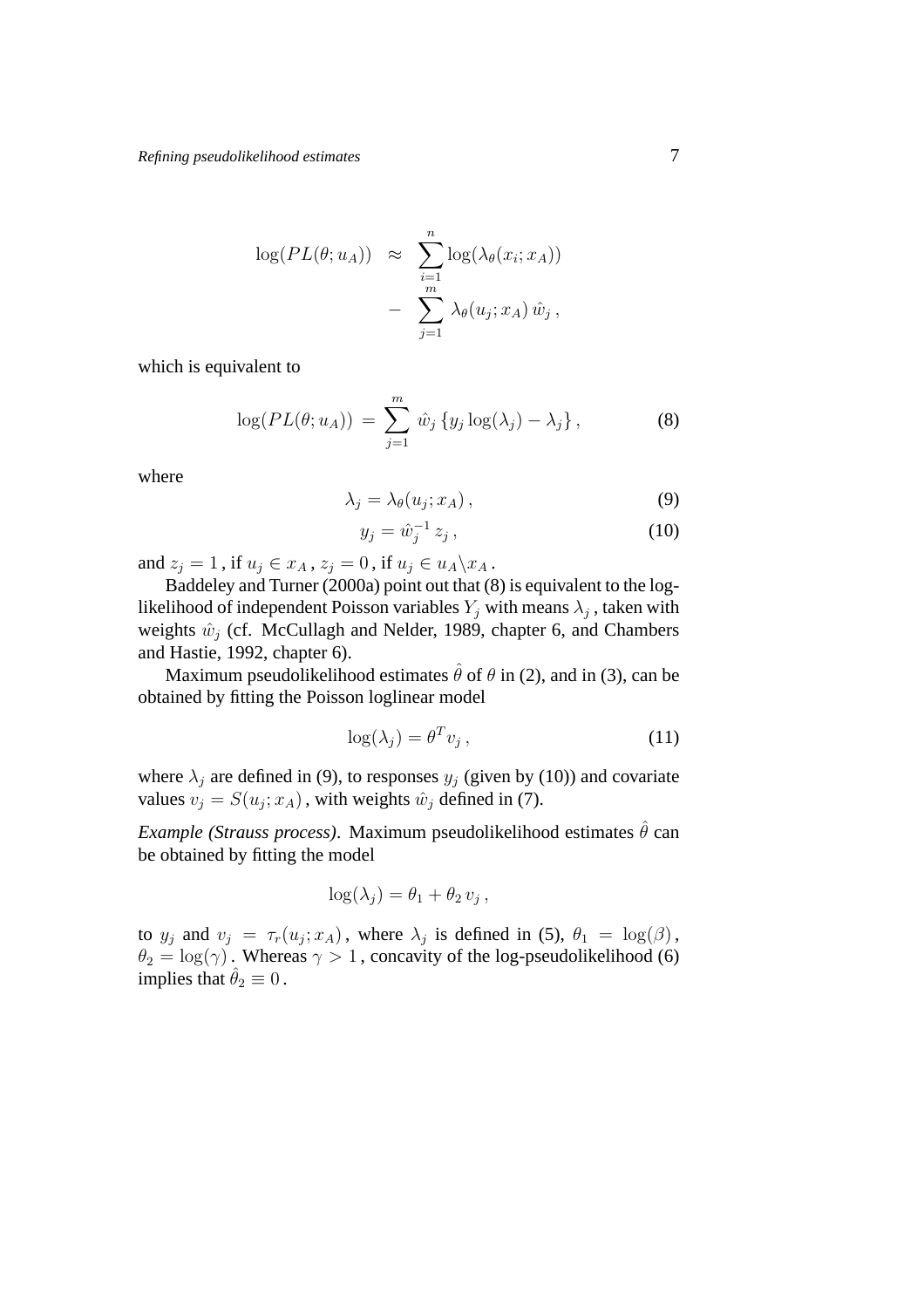Loglinear form (11) may also characterize soft core point process, point processes with step function interaction, Ord's point processes, areainteraction point processes and inhomogeneous models with spatial covariates (cf. Baddeley and van Lieshout, 1995, and Baddeley and Turner, 2000a).

Extensions in Baddeley and Turner (2000a) to the Berman-Turner device include maximum pseudolikelihood estimates  $\theta$  for multi-type and marked point processes (cf. Baddeley and Møller, 1989).

## *4. Refining estimates by local smoothing*

Our refined Berman-Turner device approximates to the integral in (2) by formally integrating a nonparametric regression estimator fitted locally to  $\lambda_{\theta}(u_j; x_A)$  and quadrature points  $u_j$ .

Let us consider a bivariate locally weighted regression (Scott, 1992, chapter 8, Ruppert and Wand, 1994, Wand and Jones, 1995, chapter 5, Fan and Gijbels, 1996, chapter 3, Hjort and Jones, 1996, and Loader, 1996), where the explanatory variables are observed as the components  $u_i^{(1)}$  $j^{(1)}$  and  $u_j^{(2)}$  $j^{(2)}$  of quadrature points  $u_j$  in the set  $u_A$ , which contains the configuration of points  $x_A$ .

Let H be a  $2 \times 2$  symmetric positive definite matrix depending on m. We denote by

$$
K_H(t) = |H|^{-1/2} K(H^{-1/2} t)
$$

a bivariate kernel function,  $t \in \mathbb{R}^2$ .

For the kernel K and the sequence of bandwidth matrices  $|H|^{1/2}$ , we assume the regularity conditions (A1), (A2), (A3) and (A4) in Ruppert and Wand (1994). With (A3), in particular, we assume that  $m^{-1}$ | H | and each entry of H tends to zero as  $m \to \infty$ , with H remaining symmetric and positive definite.

A consistent nonparametric regression estimator (cf. Wand and Jones, 1995, chapter 5) is the weighted linear combination of the  $\lambda_{\theta}(u_j; x_A)$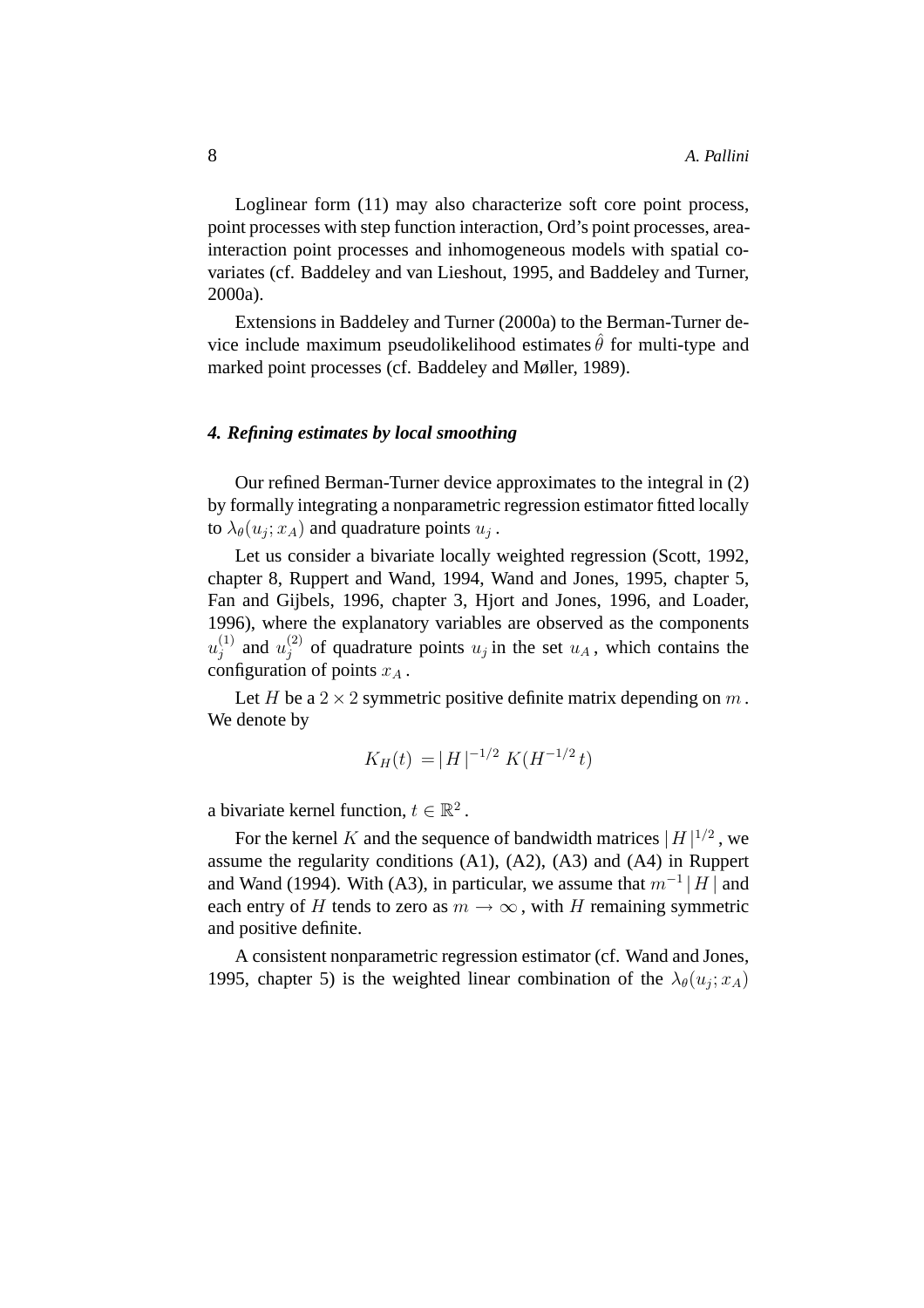defined as

$$
\hat{g}(t) = m^{-1} \left\{ K_H(0) \right\}^{-1} \sum_{j=1}^{m} \lambda_{\theta}(u_j; x_A) K_H(t - u_j). \tag{12}
$$

Nonparametric fits of (12) can be improved by analogous locally linear and locally quadratic regression estimators (cf. Ruppert and Wand, 1994).

A refined log-pseudolikelihood  $log(PL(\theta; x_A))$  can be defined as

$$
\log(PL_{ref}(\theta; u_A)) \approx n^{-1} \sum_{i=1}^n \log(\lambda_{\theta}(x_i; x_A)) - \hat{\omega} \sum_{j=1}^m \lambda_{\theta}(u_j; x_A), \qquad (13)
$$

which is

$$
\log(PL_{ref}(\theta; u_A)) = \hat{\omega} \sum_{j=1}^{m} \{y_j \log(\lambda_j) - \lambda_j\}, \tag{14}
$$

where

$$
\lambda_j = \lambda_\theta(u_j; x_A), \tag{15}
$$

$$
\hat{\omega} = m^{-1} \left\{ K_H(0) \right\}^{-1} \int_A K_H(t - u_j) dt , \qquad (16)
$$

$$
H = a^{1/2} \begin{pmatrix} h_{11}^2 & h_{12}^2 \\ h_{21}^2 & h_{22}^2 \end{pmatrix} n^{-1/5},
$$
 (17)

where  $a$  is the area of region  $A$ ,

$$
y_j = \hat{\omega}^{-1} n^{-1} z_j, \qquad (18)
$$

where  $z_j = 1$ , if  $u_j \in x_A$ ,  $z_j = 0$ , if  $u_j \in u_A \backslash x_A$ .

Refined maximum pseudolikelihood estimates  $\hat{\theta}_{ref}$  of  $\theta$  in (2) can be calculated by fitting the Poisson loglinear model

$$
\log(\lambda_j) = \theta^T v_j \,, \tag{19}
$$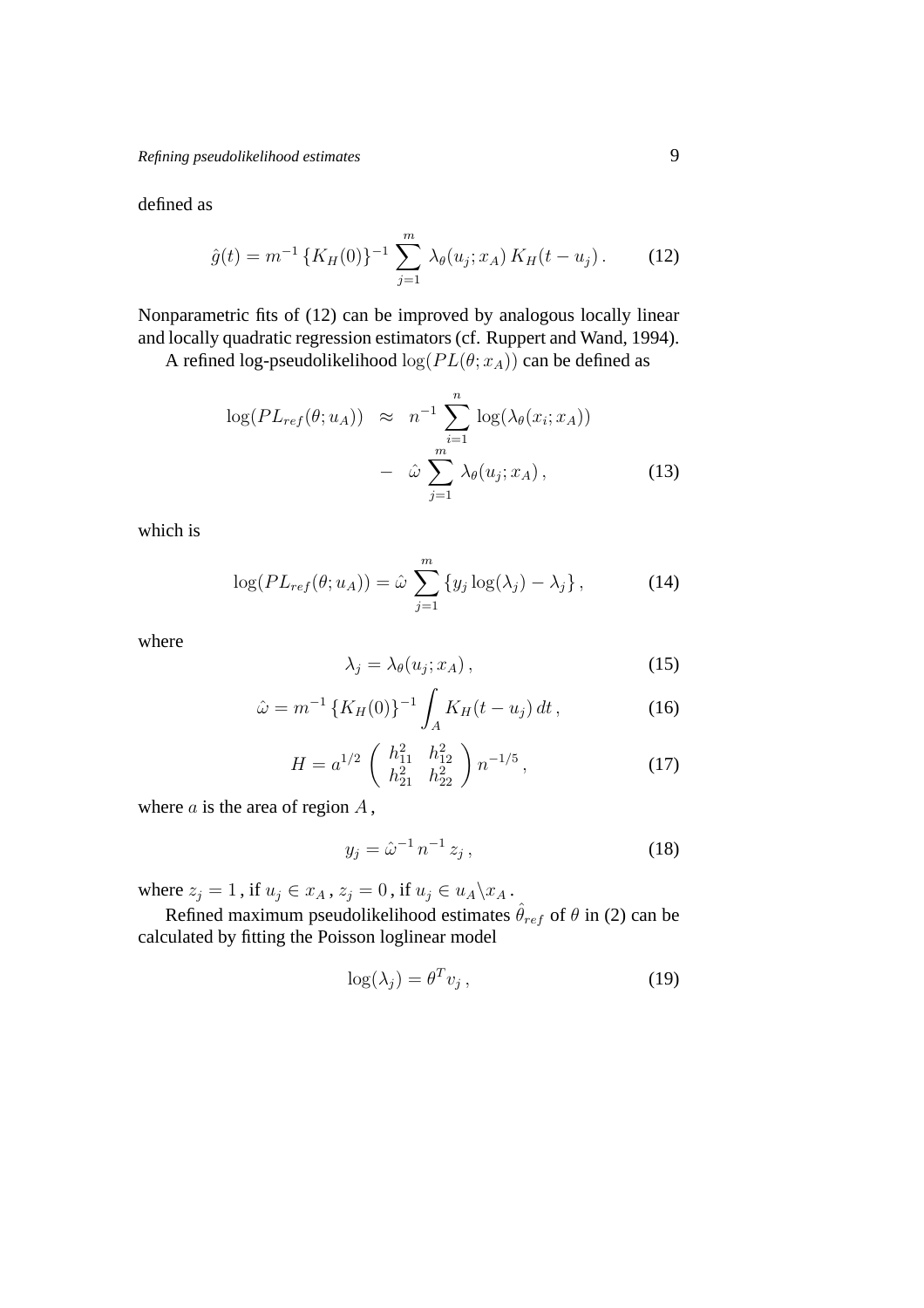where  $\lambda_i$  are defined in (15), to responses  $y_i$  (given by (18)) and covariate values  $v_j = S(u_j; x_A)$ , with weights  $\hat{\omega}$  defined in (16).

Bandwidth selectors for multivariate locally weighted regression estimators are studied in Ruppert *et al.* (1995) and might be modified (cf. Hjort and Jones, 1996) to improve the statistical efficiency of the first term in log-pseudolikelihood (13).

Refined maximum pseudolikelihood estimates  $\theta_{ref}$  for multi-type and marked point processes can be introduced and studied as well, starting from Baddeley and Turner (2000a) and (14).

#### *5. Asymptotics*

Preston (1976), chapter 6, shows that a point process given by the density (1) can be viewed as a Gibbs random field, and vice versa.

Let  $\{X_v, v \in \mathbb{Z}^2\}$  be a Gibbs random field. Without loss of generality, let *e* be a real value, product of two components  $e^{(1)}$  and  $e^{(2)}$ , where  $e = e^{(1)}e^{(2)}$ ,  $e^{(1)} = e^{(2)}$ , and  $e^{(1)} \ge r$ . For every  $z \in \mathbb{Z}^2$ , define

$$
A_v = \{ \, t \in \mathbb{R}^2 \, : \, e^{(p)}(2\,z^{(p)} - 1)/2 \leq \, t^{(p)} < \, e^{(p)}(2\,z^{(p)} + 1)/2 \, \}, \tag{20}
$$

where  $p = 1, 2$ . Square tiles  $\{A_v\}$  partition  $\mathbb{R}^2$ , while e determines their common area.

We can transform a Gibbs point process into the Gibbs field  $\{X_v\}$ , by taking the point configuration  $x_{A_v}$  in the tile  $A_v$  as the v-site variable,

$$
X_v = x_{A_v} \,. \tag{21}
$$

More precisely, the tile  $A_v$  in (21) is given by (20), and site v of  $X_v$  is the 2-dimensional vector of the barycentric coordinates  $v^{(1)}$  and  $v^{(2)}$  of  $A_v$ , for every  $v \in \mathbb{Z}^2$ .

Here we study asymptotics of iteratively-reweighted least-squares estimates (cf. Green, 1984), without pursuing the topic of numerical efficiency of Riemann sums in log-pseudolikelihoods (8) and (14). Mathematical theory for numerical errors and their bounds may be found in Davis and Rabinowitz (1984), chapters 2 and 5.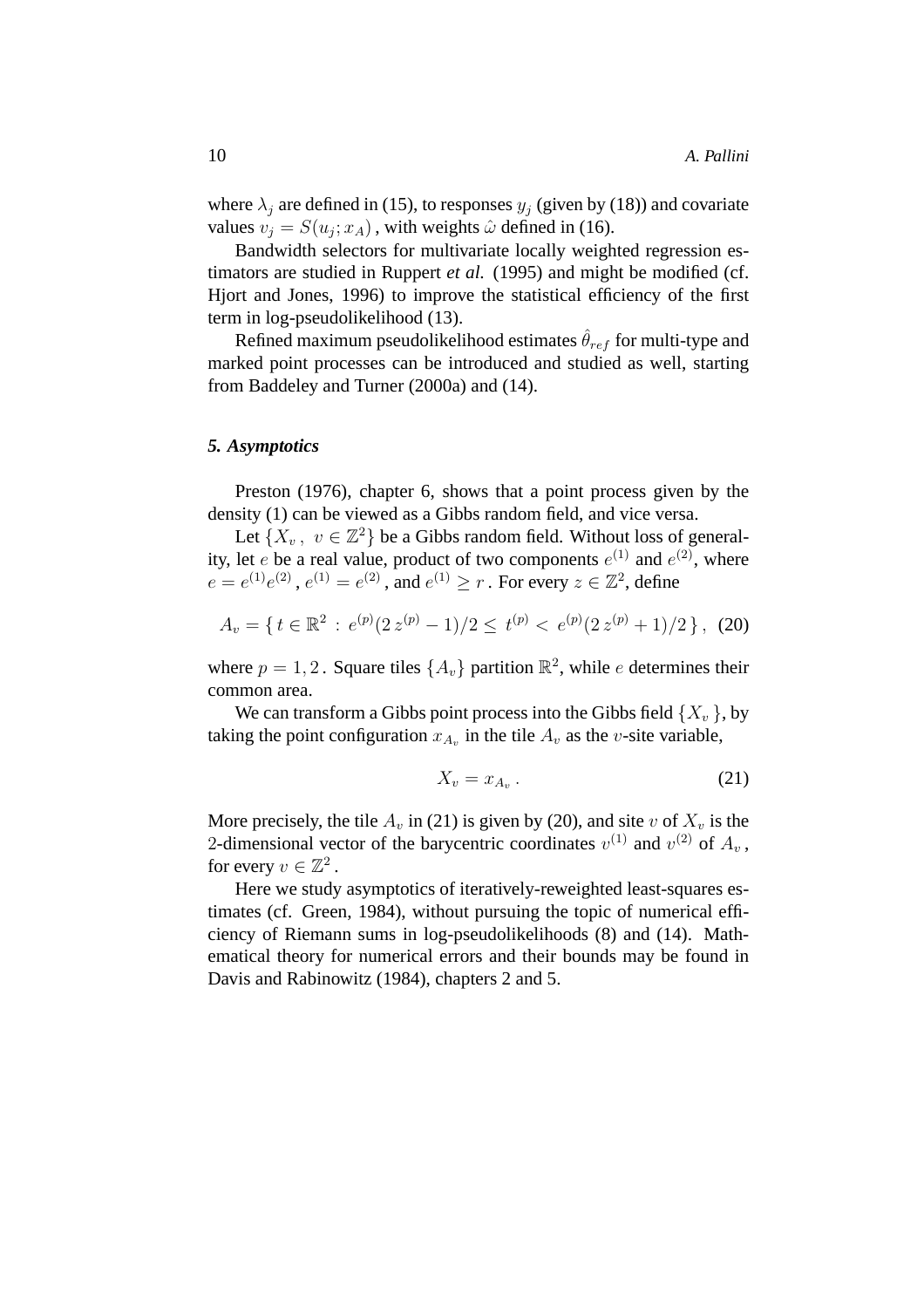Let  $W(l) \subset \mathbb{Z}^2$  be the set of sites of cardinality l, such that the square region A may be written as

$$
A = \bigcup_{v \in W(l)} A_v.
$$
 (22)

See Figure 1, for a set  $W(l)$  with  $l = 100$  tiles. Log-pseudolikelihoods (8) and (14), being based on Riemann sums, have the linear form

$$
\log(PL(\theta; u_A)) = \sum_{v \in W(l)} \sum_{j=1}^{m_v} \log(PL(\theta; u_j)), \tag{23}
$$

where  $m_v = m(A_v)$  denotes the random number of quadrature points  $u_i$ in the tile  $A_v$ . In particular, we denote by  $\hat{w}_{vi}$ ,  $y_{vi}$  and  $z_{vi}$ , and  $\lambda_{vi}$  the weights, responses and predictors in the tile  $A_v$ , for every  $v \in W(l) \subset$  $\mathbb{Z}^2$ . Recall that in (8) weights  $\hat{w}_j$  are positive and vary with tiles,  $j =$  $1, \ldots, m$ . Let  $\hat{w} = max_{1 \leq j \leq m} (\hat{w}_j)$ . From (23), it follows that

$$
\sum_{j=1}^{m_v} \log(PL(\theta; u_j)) = \sum_{j=1}^{m_v} \hat{w}_{vj} \{ \hat{w}_{vj}^{-1} z_{vj} \log(\lambda_{vj}) - \lambda_{vj} \} \n\geq \hat{w} \sum_{j=1}^{m_v} \{ y_{vj} \log(\lambda_{vj}) - \lambda_{vj} \},
$$
\n(24)

where  $y_{vj} = \hat{w}^{-1} z_{vj}$  in log-pseudolikelihood (8), and

$$
\sum_{j=1}^{m_v} \log(PL(\theta; u_j)) = \hat{\omega} \sum_{j=1}^{m_v} \left\{ y_{vj} \log(\lambda_{vj}) - \lambda_{vj} \right\},\tag{25}
$$

where  $y_{vj} = \hat{\omega}^{-1} n^{-1} z_{vj}$  in log-pseudolikelihood (14). From (24) and (25), it is easy to see that the first and second derivatives of log-pseudolikelihoods (8) and (14) can be written as sums over  $W(l)$ .

We assume that  $W(l)$  expands to  $\mathbb{Z}^2$  in all directions, as does the disc D of radius  $e^{(1)}l/2$  contained in the region A, where  $D \subset W(l)$ , as  $l \to \infty$ . Recall definition (22) for A. We use  $l \Rightarrow \infty$ , to indicate this increasing domain asymptotics. In log-pseudolikelihoods (8) and (14),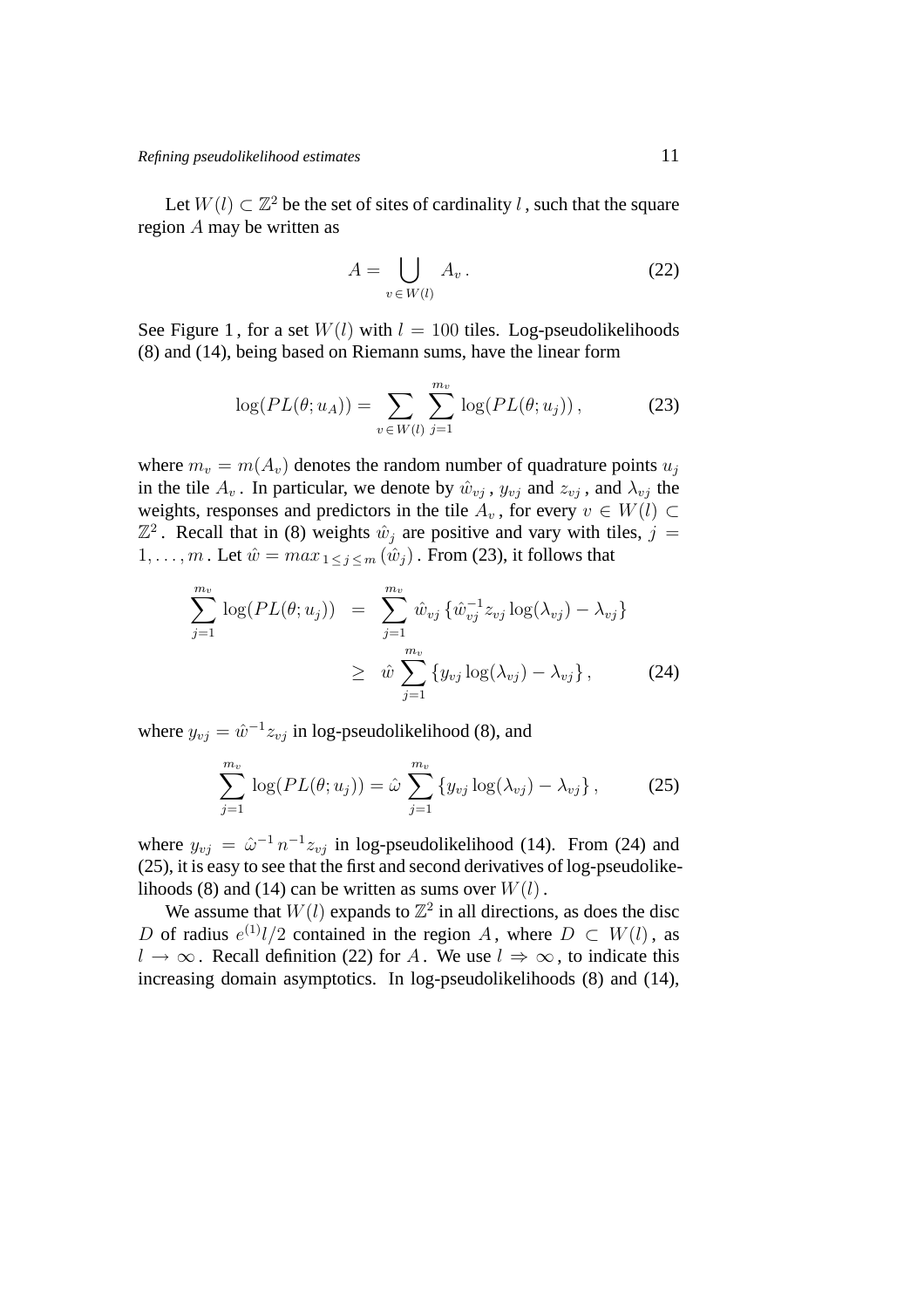stationarity of points and artificial points in  $u<sub>A</sub>$ , in the superposition of point processes X and U, implies that  $n \to \infty$ ,  $m \to \infty$ , and  $m - n \to \infty$  $\infty$ , as  $l \Rightarrow \infty$ .

We assume the Dobrushin uniqueness condition for Gibbs measure  $\mu$ . It follows a mixing decay of spatial correlations for the Gibbs field  $\{X_v\}$ (cf. Jensen, 1993, and Pallini, 2000), as  $l \Rightarrow \infty$ .

We denote by  $S_{v r j}$  the r-th component of the vector  $S(u_j; x_{A_v})$  of spatial covariates defined at  $u_j$  in the tile  $A_v$ . From (3) and (24), we define

$$
\gamma_{vrs} = -\hat{w} (\partial^2 / \partial \theta_r \partial \theta_s) \left[ \sum_{j=1}^{m_v} \{ \hat{w}^{-1} z_{vj} \log(\lambda_{vj}) - \lambda_{vj} \} \right],
$$
  

$$
= \hat{w} \sum_{j=1}^{m_v} \{ \partial^2 \lambda_{vj} / \partial \log(\lambda_{vj})^2 \} S_{vrg} S_{vsj},
$$
(26)

where  $r, s = 1, \ldots, q$ , and

$$
\hat{\Gamma} = \sum_{v \in W(l)} \begin{pmatrix} E(\gamma_{v11}) & \cdots & E(\gamma_{v1q}) \\ \vdots & & \vdots \\ E(\gamma_{vq1}) & \cdots & E(\gamma_{vqq}) \end{pmatrix}, \qquad (27)
$$

where expectation is taken with respect to the density (1). From (3) and (25), we define

$$
\gamma_{vrs} = \hat{\omega} \sum_{j=1}^{m_v} \{ \partial^2 \lambda_{vj} / \partial \log(\lambda_{vj})^2 \} S_{vrg} S_{vsj} ,
$$

where  $r, s = 1, \ldots, q$ , and

$$
\hat{\Gamma}_{ref} = \sum_{v \in W(l)} \begin{pmatrix} E(\gamma_{v11}) & \cdots & E(\gamma_{v1q}) \\ \vdots & & \vdots \\ E(\gamma_{vq1}) & \cdots & E(\gamma_{vqq}) \end{pmatrix} . \tag{28}
$$

In (27) and (28), we assume that

$$
\hat{w} \, \xrightarrow{p} \, w \, ,
$$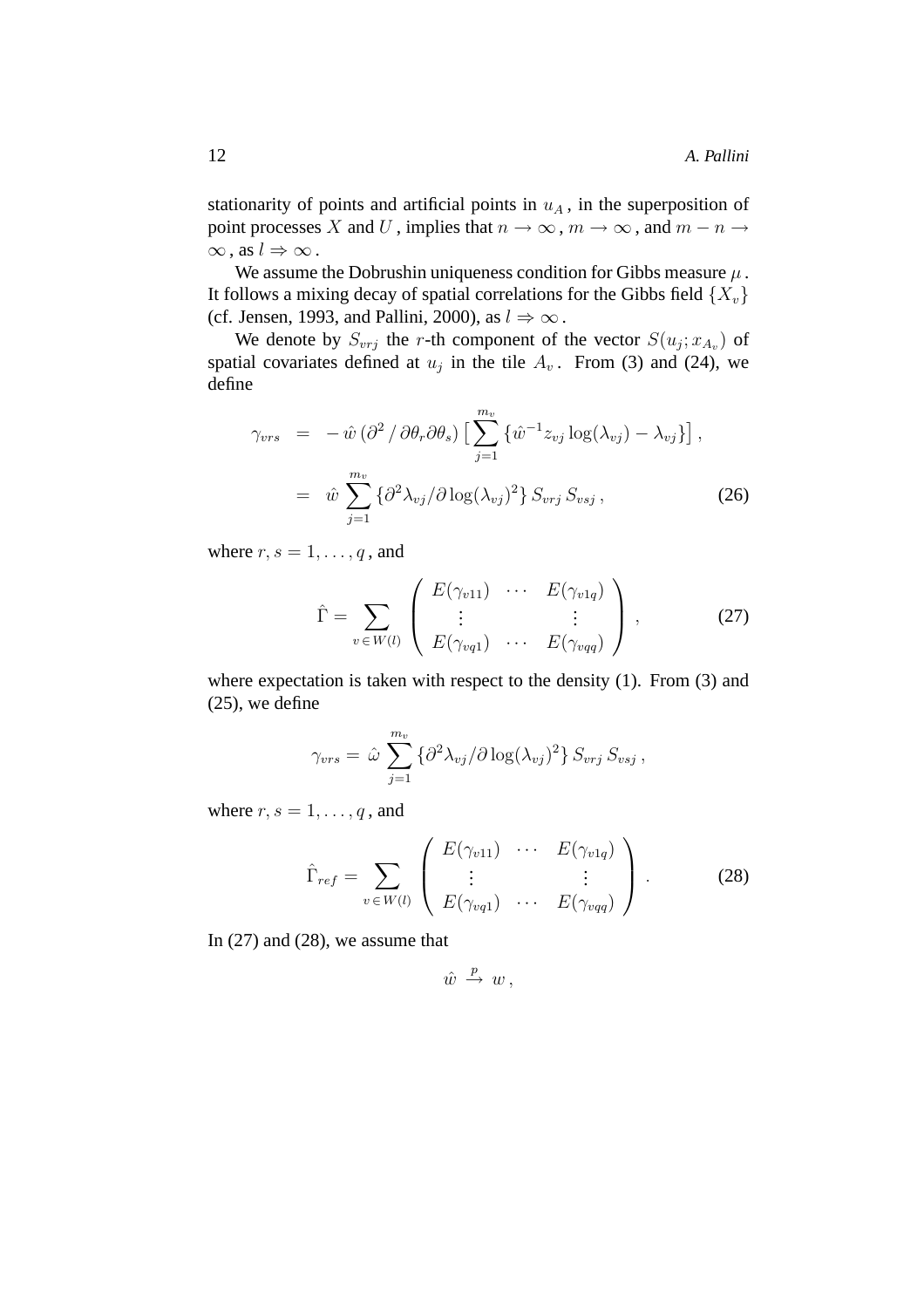$$
\hat{\omega} \stackrel{p}{\rightarrow} \omega ,
$$

as  $l \Rightarrow \infty$ , respectively, where  $w > 0$  and  $\omega > 0$  are scalars. The asymptotic covariance matrix  $\Gamma^{-1}$ , is obtained from (27) and (28) by convergence in probability,

$$
\begin{aligned}\n l^{-1}\, \widehat{\Gamma}^{-1} &\stackrel{p}{\rightarrow} \, w^{-1}\, \Gamma^{-1}\,, \\
l^{-1}\, \widehat{\Gamma}^{-1}_{\, ref} &\stackrel{p}{\rightarrow} \, \omega^{-1}\, \Gamma^{-1}\,,\n \end{aligned}
$$

as  $l \Rightarrow \infty$ . The asymptotic covariance matrices of responses  $Y_j$  in logpseudolikelihoods (8) and (14) are  $Var(Y) = w^{-1} \Lambda$  and  $Var(Y) =$  $\omega^{-1} \Lambda$ , as  $l \Rightarrow \infty$ , respectively, and  $\Lambda$  is a specified matrix. According to the Central Limit Theorem 4.1 in Jensen (1993), under the Dobrushin uniqueness condition for Gibbs measure  $\mu$ , it is seen that

$$
l^{-1/2} (\hat{\theta} - \theta) \stackrel{d}{\to} N_q(0, w^{-1} \Gamma^{-1}), \qquad (29)
$$

$$
l^{-1/2} \left( \hat{\theta}_{ref} - \theta \right) \stackrel{d}{\rightarrow} N_q(0, \omega^{-1} \Gamma^{-1}), \qquad (30)
$$

as  $l \Rightarrow \infty$ .

Refined maximum pseudolikelihood estimates  $\hat{\theta}_{ref}$  from the observed region A may be preferred to corresponding maximum pseudolikelihood estimates  $\ddot{\theta}$ , if

$$
\omega^{-1} \leq w^{-1}, \tag{31}
$$

as  $l \Rightarrow \infty$ . Asymptotic result (31) is also valid with appropriate values for sizes m and n in the configuration of quadrature points  $u_A$  in the region A, and a sufficiently large number l of tiles  $\{A_v\}$  given by (20) in A.

Linear form (23) is determined by the linearity of the Riemann sums, which are calculated in  $(8)$  and  $(14)$ , for approximating the integral in pseudolikelihood (2). Considering stationarity of point processes  $X$  and  $U$ , observe that the numerical accuracy of Riemann sums in  $(8)$  and  $(14)$ may improve (cf. Davis and Rabinowitz, 1984, chapters 2 and 5), if the intensity of U increases, as  $W(l)$  expands to  $\mathbb{Z}^2$ .

Results (29) and (30) basically originate from asymptotics for iteratively-reweighted least-squares estimates with independent and identically distributed observations. See Green (1984). A more general formulation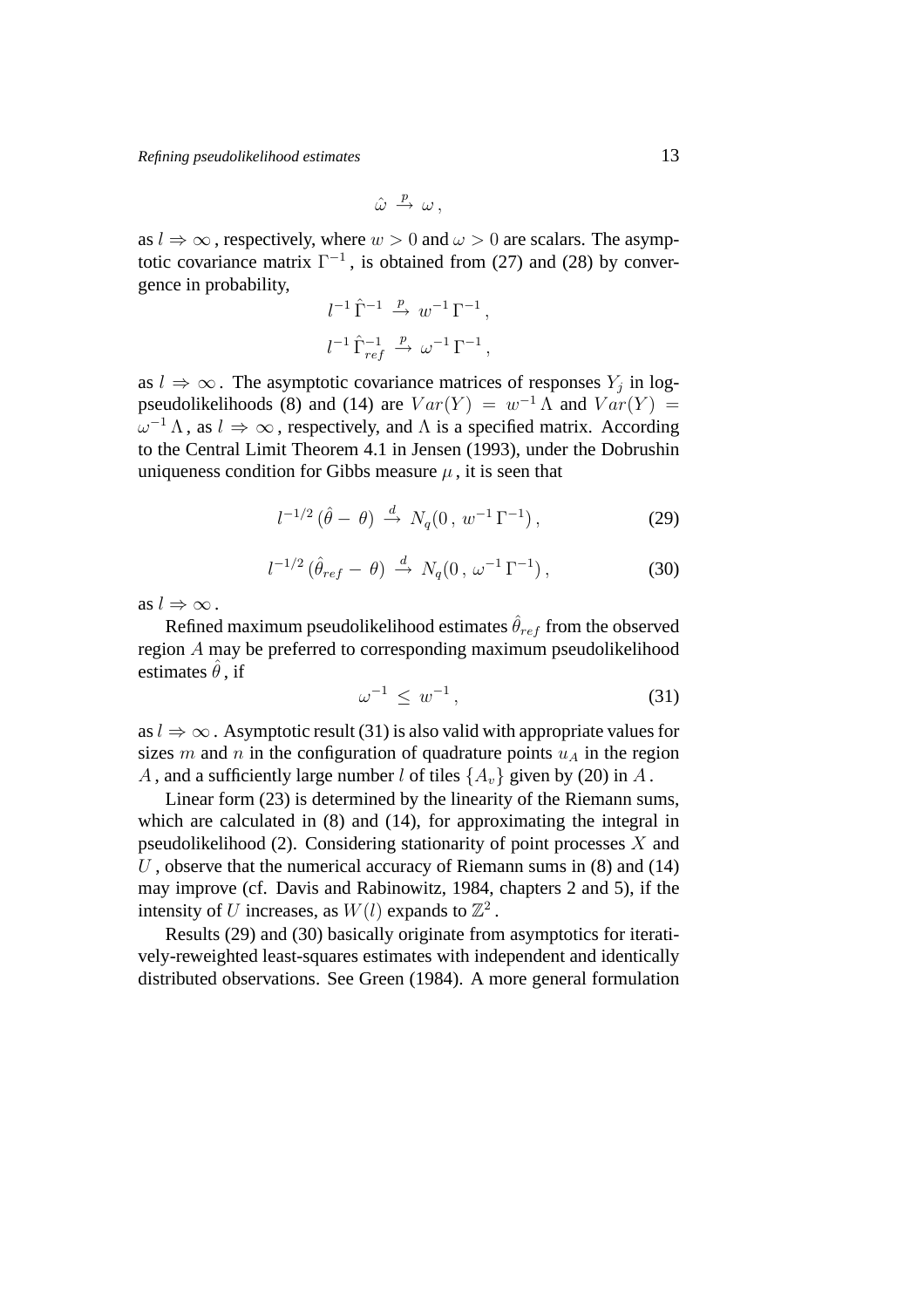of (27) and (28) should be based on the shift operator over the space of configurations of points in  $\mathbb{R}^2$ , as described in Jensen (1993).

Comparison with other stationary point processes  $U$  for generating the configuration  $u_A$  of  $m - n$  artificial points in the observed region A of the point process X remains of interest.

The asymptotic behavior of maximum pseudolikelihood estimates  $\hat{\theta}$ and  $\theta_{ref}$  in multi-type and marked point processes (cf. Baddeley and Turner, 2000a) requires other theoretical details.

## *6. Simulation study*

In this section, we report on a simulation experiment conducted to compare and analyze the performance of our refined maximum pseudolikelihood estimates  $\theta_{ref}$ .

We studied a product kernel  $K_H(t)$  ,  $t \in \mathbb{R}^2$  , defined by

$$
K(t) = k(t^{(1)}) k(t^{(2)}), \qquad (32)
$$

with univariate Gaussian kernels  $k(t^{(p)})$ , where  $p = 1, 2$ , with the bandwidth matrix  $H = diag(h_1^2, h_2^2)$ , where  $h_1 = h_2 = h$ . In particular, condition (A3) in Ruppert and Wand (1994) became  $m^{-1}h^4 \rightarrow 0$  and  $h^2 \to 0$ , as  $l \Rightarrow \infty$ .

We considered moderately clustered Strauss-like processes with  $\gamma =$ 1.2 ( $\theta_2 \equiv 0$ ,  $\theta_1 = n/a$ , where  $n = n(x_A)$  in a region A of area  $a = 10 \times 10$ ) and interaction radius  $r = 0.5$ , simulated (by the alternating birth-death technique of Ripley, 1977) from the conditional intensity  $\lambda_{\beta,\gamma}(u; x_A)$ , which determines (6). We studied configurations  $x_A$  of *n* points, with  $n = 16, 20, 24, 28, 32, 36, 40, 44, 48$  and 52, with simulations of artificial points of size  $m - n = [1.1 n]$ ,  $m - n = [1.2 n]$ ,  $m - n = [1.3 n]$  and  $m - n = [1.4 n]$ , where [u] denotes the integer not greater than real  $u$ .

Monte Carlo bias and variance of maximum pseudolikelihood estimates  $\hat{\theta}$  and Monte Carlo bias and variance of refined maximum pseudolikelihood estimates  $\hat{\theta}_{ref}$  were obtained from 500 independent repetitions of the same simulation trial.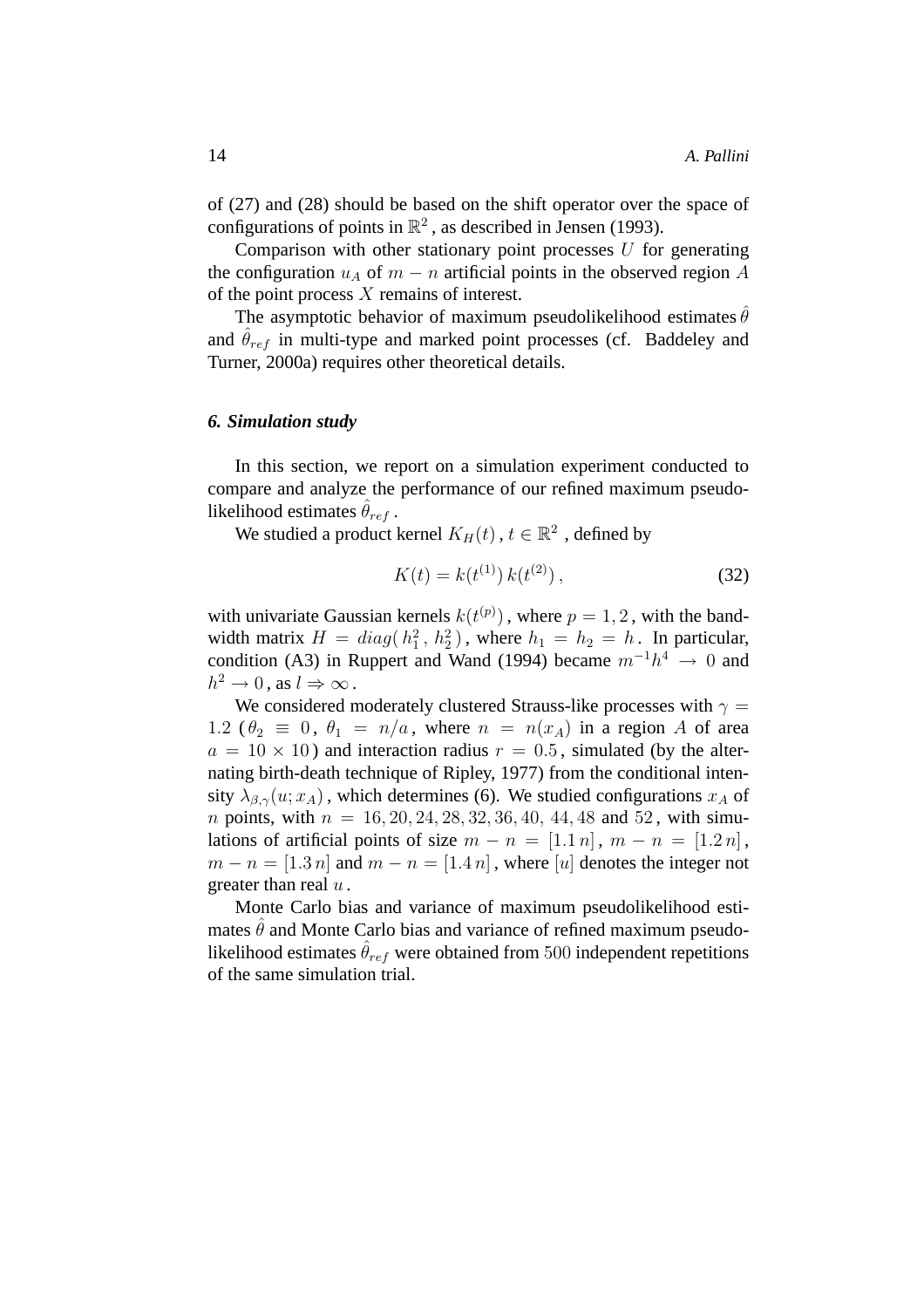

*Figure 2. Comparison of maximum pseudolikelihood estimates*  $\hat{\theta}_{ref}$  *and* ˆθ *for* θ *in point processes of Strauss type, for* 10 *values of* n *(horizontal*  ${axes});~Bias(\hat{\theta}_{ref\ 1})/Bias(\hat{\theta}_{1})$  in (a), and  $Var(\hat{\theta}_{ref\ 1})/Var(\hat{\theta}_{1})$  in (b), and  $Bias(\hat{\theta}_{ref\,2})/Bias(\hat{\theta}_2)$  in (c), and  $Var(\hat{\theta}_{ref\,2})/Var(\hat{\theta}_2)$  in (d), where  $n=$ 16, 20, 24, 28, 32, 36, 40, 44, 48, 52 *in*  $m - n = [1.1 n]$  *(solid),*  $m - n =$  $[1.2 n]$   $(\cdots)$ ,  $m - n = [1.3 n]$   $(- \cdots)$  and  $m - n = [1.4 n]$   $(- - -)$ , where [u] *denotes the integer not greater than real* u *.*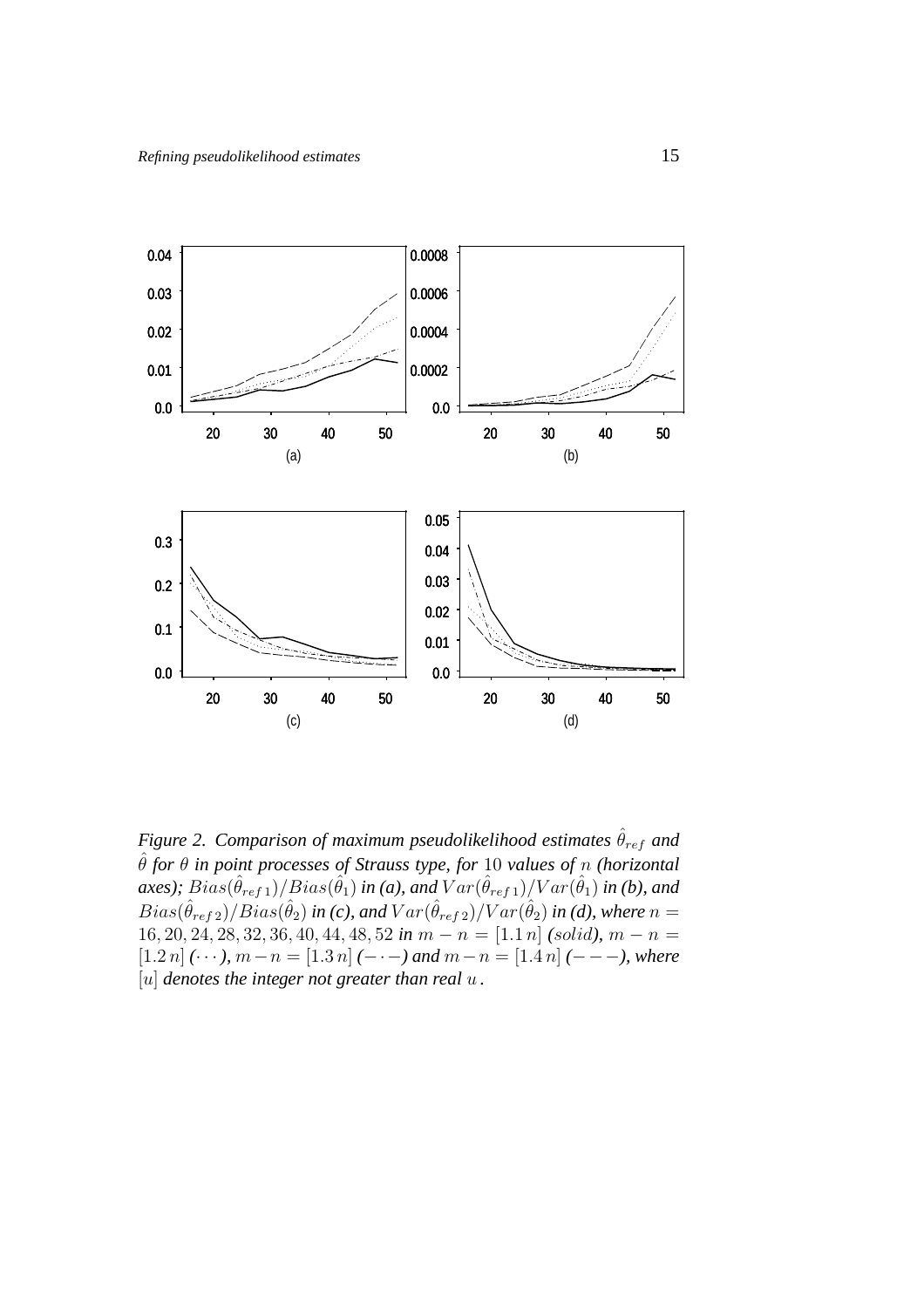Maximum pseudolikelihood estimates  $\hat{\theta}$  were calculated by partitioning the square region A into  $l = 100$  quadrature tiles  $\{A_v\}$  of common area  $e = a/l$ , where  $a = 10 \times 10$ , with quadrature weights  $\hat{w}_i =$  $e/m(A_v)$ ,  $j = 1, \ldots, m$ , where the tile  $A_v$  contains the j th quadrature point  $u_j$ . See Figure 1.

Observe that in the refined log-pseudolikelihood (14) the integral is invariant with respect to the bandwidth matrix  $H = diag(h^2, h^2)$ , which defines the product kernel (32). Refined log-pseudolikelihood (14) was always implemented with the value

$$
|H|^{-1/2} = a^{-1/2} (2101.53)^{-1} n^{1/5},
$$

where area  $a = 10 \times 10$ .

For calculating iteratively-reweighted least-squares estimates  $\hat{\theta}$  and  $\hat{\theta}_{ref}$ , we applied the S-PLUS command

$$
glm(y \sim v, family = poisson, link = log, weights = t)
$$

(cf. Chambers and Hastie, 1992, chapter 6) with

$$
t = (\hat{w}_1, \dots, \hat{w}_m)^T,
$$
  

$$
t = (\hat{\omega}, \dots, \hat{\omega})^T,
$$

respectively, where

$$
y = (y_1, \dots, y_m)^T,
$$
  

$$
v = (\tau_r(u_1; u_A), \dots, \tau_r(u_m; u_A))^T.
$$

Edge corrections (cf. Barndorff-Nielsen *et al*., 1999, chapter 3) for the square region A were never implemented.

Figure 2 shows that  $\hat{\theta}_{ref}$  outperforms  $\hat{\theta}$  in estimating  $\theta$ , for all sizes m from  $m - n = [1.1 n]$  to  $m - n = [1.4 n]$ ; this conclusion might be expected from the asymptotic comparison (31) of covariance matrices.

For  $m - n < [0.95 n]$ ,  $\hat{\theta}$  seems to be numerically hard for good computer facilities (HP Pentium III, 700 Mhz); with the present simulation experiment, in particular, the Monte Carlo variance of  $\hat{\theta}_1$  may be meaningless (cf. Deng and Paul, 2000). Estimate  $\hat{\theta}_{ref2}$  gains efficiency with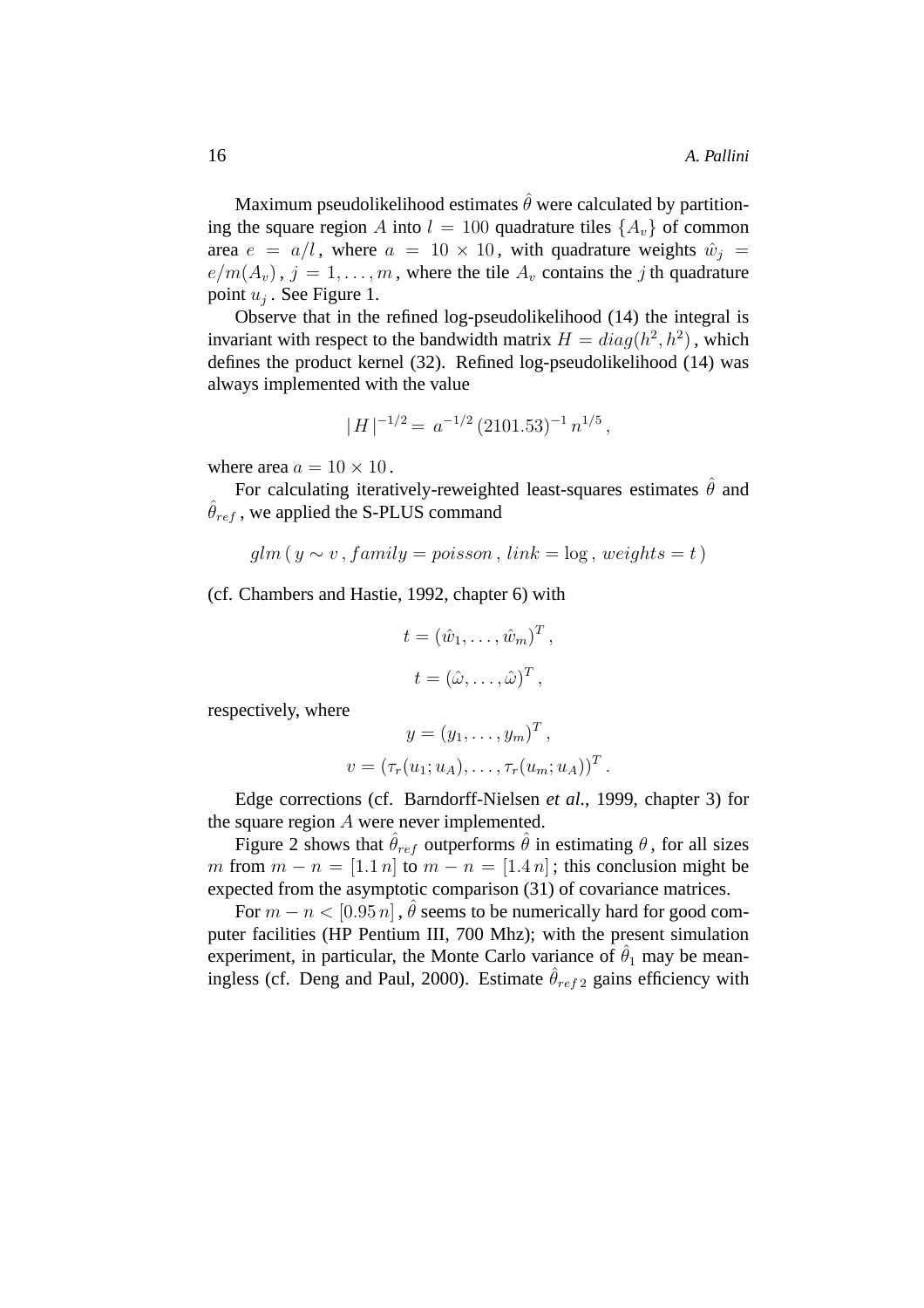respect to  $\hat{\theta}_2$ , with a simultaneous increase in the variability of refined estimates  $\hat{\theta}_{ref1}$  for  $\theta_1$ ; this effect may be explained in part by the orthogonality between the variance of responses  $Y_i$  and the estimates of components  $\theta_1$  and  $\theta_2$  in  $\theta$ . The bias of components  $\hat{\theta}_{ref1}$  and  $\hat{\theta}_{ref2}$  in  $\hat{\theta}_{ref}$  behaves similarly.

Different results for iteratively-reweighted least-squares estimates  $\hat{\theta}$ and  $\hat{\theta}_{ref}$  may be obtained, by defining weights  $\hat{w}_j$  and  $\hat{\omega}_j$  in terms of Dirichlet, Johnson-Mehl, Voronoi or centroidal Voronoi tessellations (cf. Barndorff-Nielsen *et al*., 1999, chapter 2, Du *et al.*, 1999, Okabe *et al*., 2000, and Baddeley and Turner, 2000a) in region  $A$ . In this way, we have only one quadrature point in each tessellation, and we may produce better numerical approximations of Riemann integrals.

## *References*

- Assunção, R. and Guttorp, P. (1999), Robustness for inhomogeneous Poisson point processes, *Annals of the Institute of Statistical Mathematics*, 51, 657-678.
- Baddeley, A.J. and Møller, J. (1989), Nearest-neighbour Markov point processes and random sets, *International Statistical Review*, 57, 89- 121.
- Baddeley, A. and Turner, R. (2000a), Practical maximum pseudolikelihood for spatial point patterns (with discussion), *Australian and New Zealand Journal of Statistics*, 42, 283-322.
- Baddeley, A. and Turner, R. (2000b), SPATSTAT, an Splus library for spatial statistics, *http://www.maths.uwa.edu.au/*∼*adrian/spatstat.html* .
- Baddeley, A. and van Lieshout, M.N.M. (1995), Area-interaction point processes, *Annals of the Institute of Statistical Mathematics*, 47, 601- 619.
- Barndorff-Nielsen, O.E., Kendall, W.S. and van Lieshout, M.N.M. (eds.) (1999), *Stochastic Geometry: Likelihood and Computation*, London: Chapman and Hall.
- Berman, M. and Turner, T.R. (1992), Approximating point process likelihoods with GLIM, *Applied Statistics*, 41, 31-38.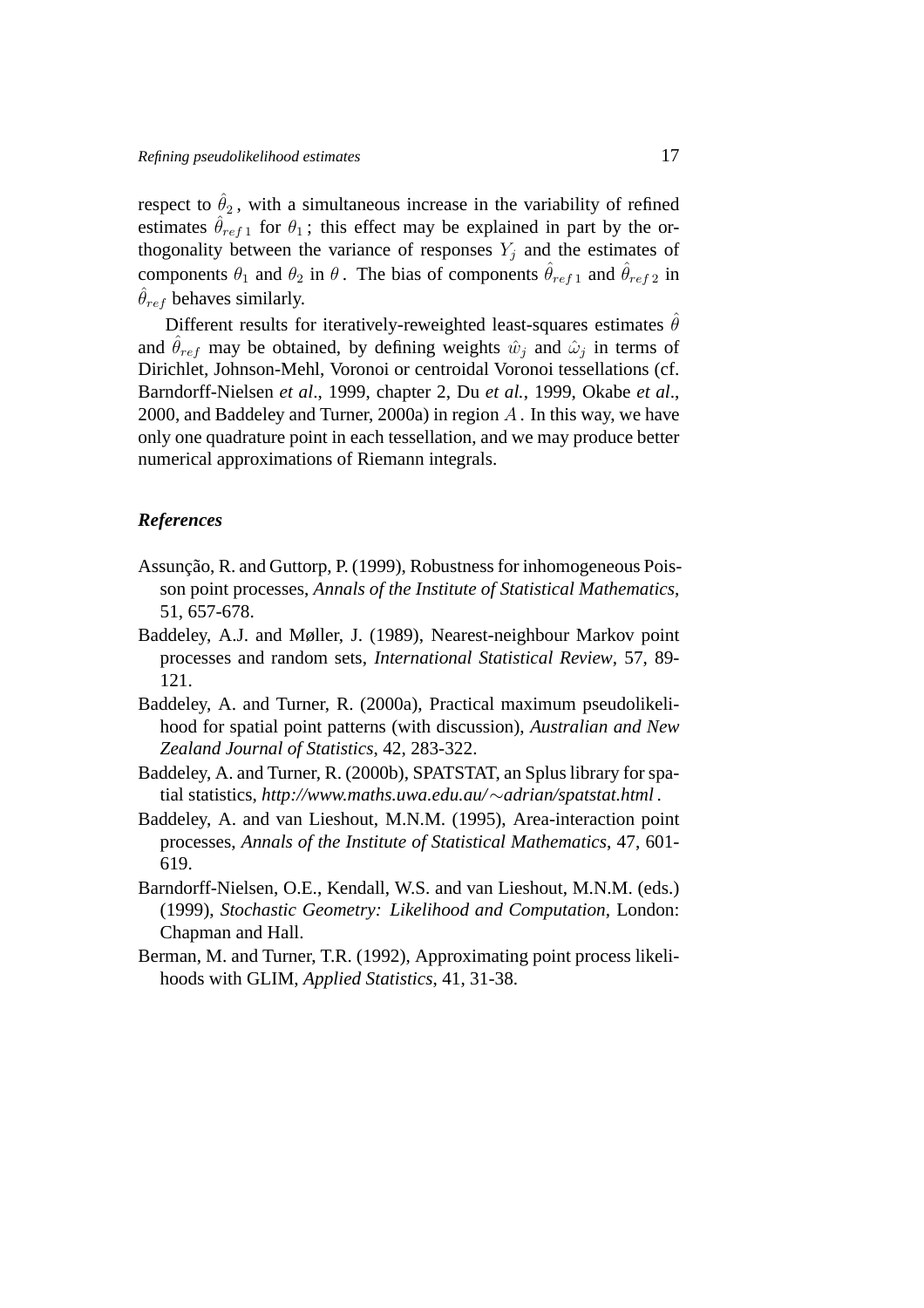- Besag, J. (1977), Some methods of statistical analysis for spatial data, *Bulletin of the Institute of International Statistics*, 47, 77-92.
- Chambers, J.M. and Hastie, T.J. (1992), *Statistical Models in S*, Pacific Grove (California): Wadsworth and Brooks/Cole.
- Davis, P.J. and Rabinowitz, P. (1984), *Methods of Numerical Integration*, 2nd edn., New York: Wiley and Sons.
- Deng, D. and Paul, S.R. (2000), Score tests for zero inflation in generalized linear models, *Canadian Journal of Statistics*, 27, 563-570.
- Diggle, P.J. and Gratton, R.J. (1984), Monte Carlo methods of inference for implicit statistical models (with discussion), *Journal of the Royal Statistical Society B*, 46, 193-227.
- Diggle, P.J., Fiksel, T., Grabarnik, P., Ogata, Y., Stoyan, D. and Tanemura, M. (1994), On parameter estimation for pairwise interaction processes, *International Statistical Review*, 62, 99-117.
- Du, Q., Faber, V., and Gunzburger, M. (1999), Centroidal Voronoi tessellations: applications and algorithms, *SIAM Review*, 41, 637-676.
- Fan, J. and Gijbels, I. (1996), *Local Polynomial Modelling and Its Applications*, London: Chapman and Hall.
- Goulard, M., Särkkä, A. and Grabarnik, P. (1996), Parameter estimation for marked Gibbs point processes through the maximum pseudolikelihood method, *Scandinavian Journal of Statistics*, 23, 365-379.
- Green, P.J. (1984), Iteratively reweighted least squares for maximum likelihood estimation, and some robust and resistant alternatives (with discussion), *Journal of the Royal Statistical Society B*, 46, 149-192.
- Hjort, N.L. and Jones, M.C. (1996), Locally parametric nonparametric density estimation, *Annals of Statistics*, 24, 1619-1647.
- Huang, F. and Ogata, Y. (1999), Improvements of the maximum pseudolikelihood estimators in various spatial statistical models, *Journal of Computational Graphics and Statistics*, 8, 510-530.
- Huang, F. and Ogata, Y. (2002), Generalized pseudo-likelihood estimates for Markov random fields on lattice, *Annals of the Institute of Statistical Mathematics*, 54, 1-18.
- Jensen, J.L. (1993), Asymptotic normality of estimates in spatial point processes, *Scandinavian Journal of Statistics*, 20, 97-109.
- Lindsey, J.K. (1995), Fitting parametric counting processes by using log-